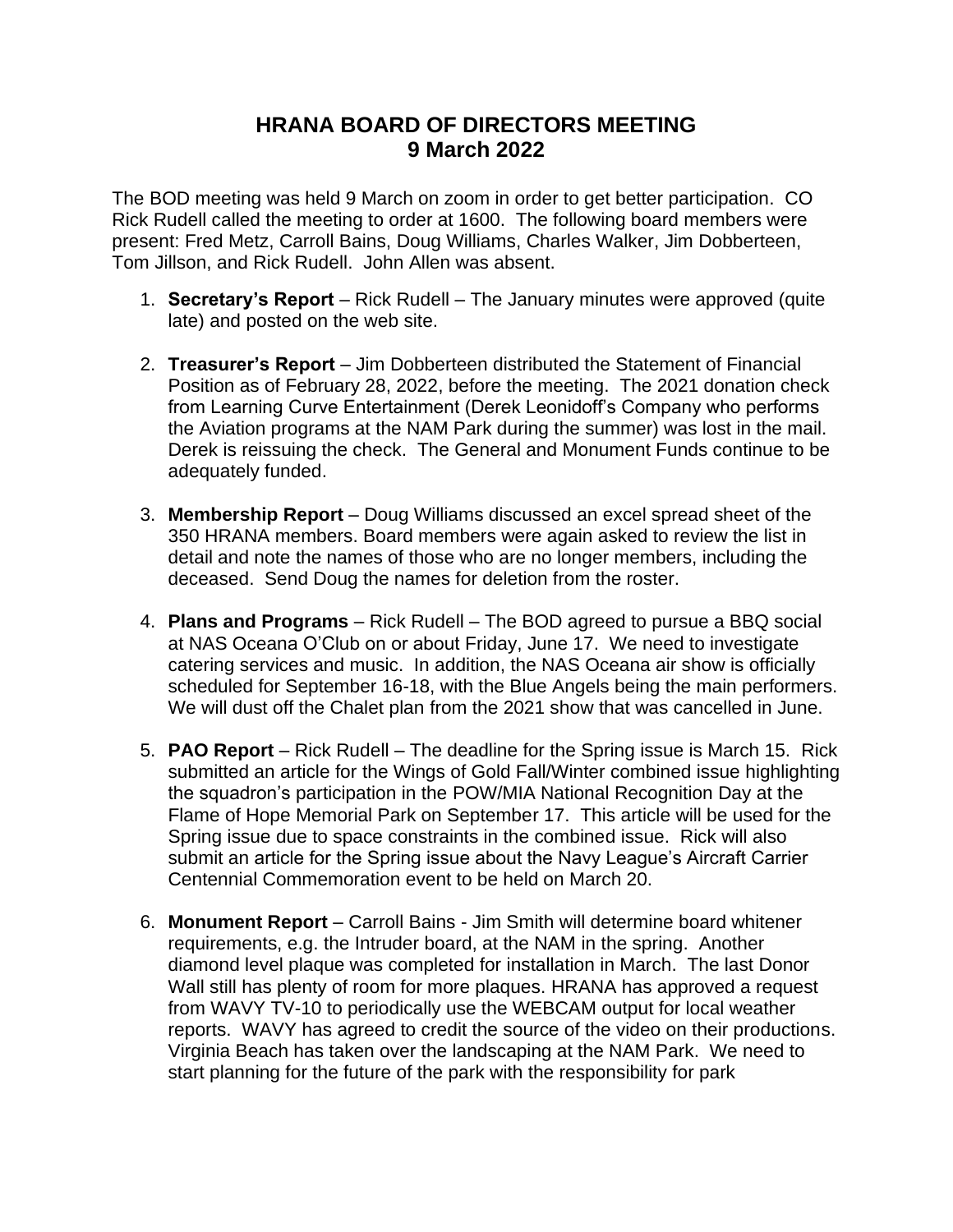maintenance being established. We will arrange a meeting with Dennis Free and also identify a sponsor from City Council.

7. **Luncheons** – The BOD will develop plans to initiate a new hybrid program for having a presentation followed by happy hour at the Oceana O'Club. The target date is Wednesday, May18. We need to identify a starting time, speaker, and food sources. We agreed that someone who could speak about the "Air Wing of the Future" (AWOTF) would be ideal. The first of its kind, CVW-2 aboard Vinson, recently completed its first deployment.

## **8. Old Business**

- BOD Openings There are 6 open positions on the board: CO, Admin, Operations, Supply, PAO, and Website Administration. Please contact a board member and/or attend a BOD meeting if you are interested in one of these positions.
- Proposed Organizational Changes a committee will be working on the proposed changes, along with the PDL initiative.
- "**MailChimp**" is now the primary squadron group email tool, with a current list of 288+ members. Fred sent out the initial "HRANA News/Updates" email on July 8, 2021 to those on the group list. The email is **from "HRANA Board**". This email is now distributed periodically to inform members of current and upcoming events, such as the Flight Suit Social.and our upcoming hybrid meetings at Oceana.
- Flame of Hope The flame has been extinguished for the past 6 months as the result of a gas leak. The Virginia Beach Jaycees are leading the effort to upgrade the memorial park and to restore the flame to operating condition in cooperation with the Virginia Natural Gas Company.

## **9. New Business**

- Bob Foster was approved as BOD Operations Officer, replacing Judy Ready who resigned from the board prior to her move to Northern Virginia. Congratulations, and thank you, Bob!
- The board had initial discussions regarding potential activities with local NROTC and NJROTC Units. Rick will contact the PNSs (Professors of Naval Science) for the Carolina Consortium and ODU/Hampton NROTC units to assess interest.
- Discussions regarding airwing homecomings (i.e., fly-ins) and VFA-106 patching ceremonies were tabled until the next board meeting.
- The Intruder Reunion will be held on April 20-24 April in Norfolk, VA. Visit the website intruderassociation.org for more details.
- The 2022 NAS Oceana air show is officially scheduled for Sept 16-18, headlined by the Blue Angels. Interim air show coordinator is LCDR Audry Bennett. We will dust off our 2021 Chalet plans that were cancelled and get to work on new ones.
- CNAL has "reserved" the NAM Park for June 2-7 for a large scale Battle of Midway celebration. Mike Maus thinks Monday, June 6 is the likely date.